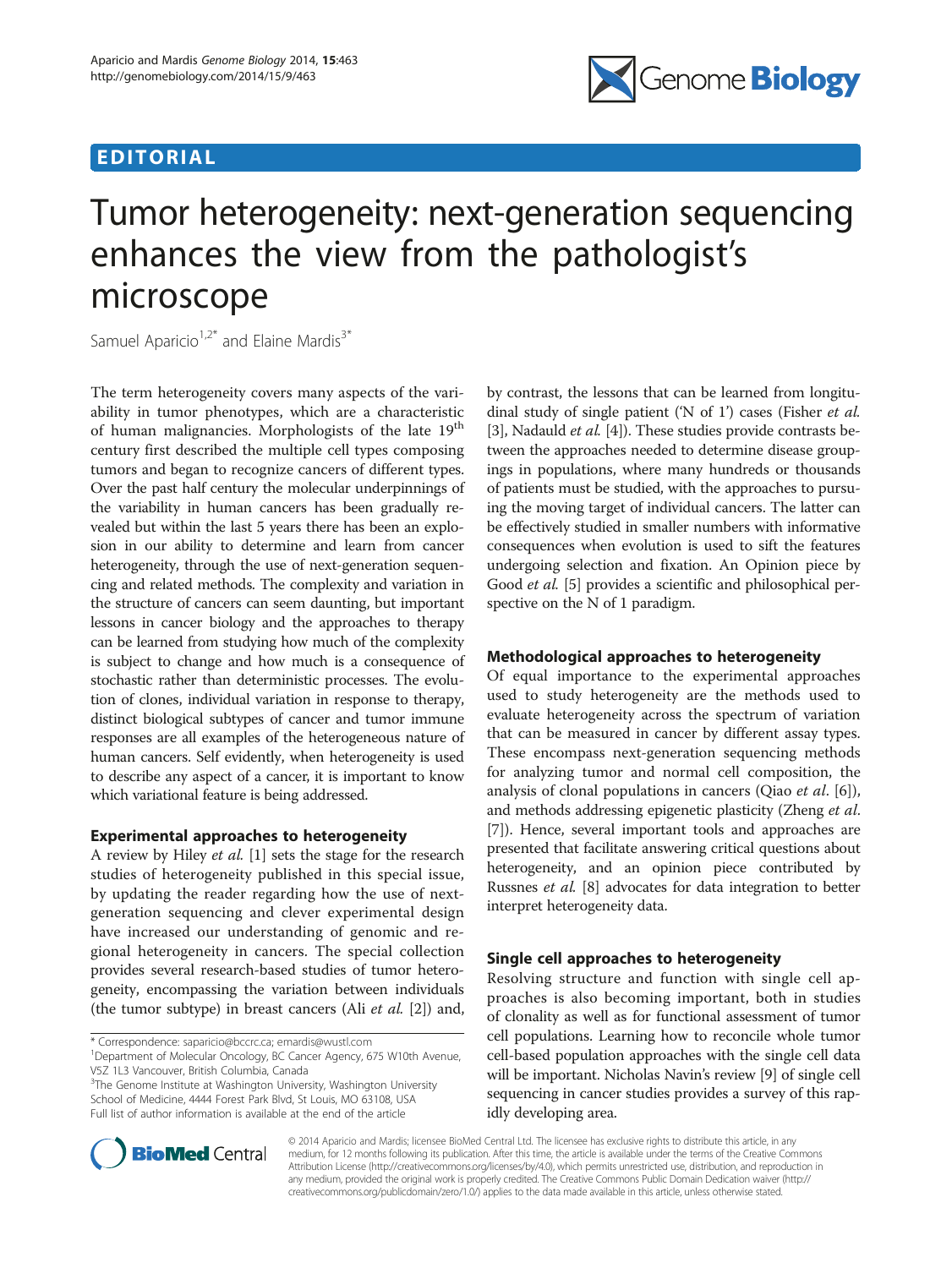## <span id="page-1-0"></span>RNA-based studies of heterogeneity

Next-generation sequencing-based studies of RNA populations from cancer cells are revealing important aspects of transcriptional activity and its role in cancer. A review by Patrick Nana-Sinkam and Carlo Croce [[10](#page-2-0)] sets the stage by discussing the role of microRNAs in gene regulation in cancers. White *et al.* [\[11](#page-2-0)] present important new descriptions of long non-coding RNAs (lncRNAs) in lung cancers, and Wyatt et al. [[12](#page-2-0)] describe transcriptomes in the context of therapy response in high-risk prostate cancers. The method for detecting allele-specific expression contributed by Mayba et al. [\[13\]](#page-2-0) will also yield important insights into which variants detected by DNA sequencing are actually being expressed in the transcriptome of cancer cells. The role of the epigenome in contributing to the patterning of transcriptomes and the possibility of modulating RNA expression is emphasized in three primary research articles exploring this aspect of tumor heterogeneity (Lund et al. [[14\]](#page-2-0), Fleischer et al. [\[15](#page-2-0)], and Charlton et al. [[16\]](#page-2-0)).

## Clinical aspects of heterogeneity

As our underlying knowledge about cancer genomics and heterogeneity improves, the need to translate this information into informed cancer care for patients is an obvious next step. Berger and Varghese have contributed an Opinion piece [\[17\]](#page-2-0) to describe the translation of cancer genomics in the clinic, and contributions from de Bono [[18](#page-2-0)] and Bardelli [[19](#page-2-0)] outline the use of circulating tumour cells (CTCs) and circulating free DNA (cfDNA), respectively, as approaches to monitoring tumor progression. These blood-based or 'liquid biopsy' approaches present an exciting new paradigm in contrast to conventional and less sensitive imaging-based approaches to monitor patients. Deininger also reviews [\[20\]](#page-2-0) an important area to clinical therapeutics that is often identified by genomic information, providing an overview of therapy response and resistance to targeted therapies. The genomic variability between patients is highlighted in the research article of Ali *et al.* [2], delineating molecular subtypes in large cohorts of breast cancer patients.

## Data and more data

Finally, in the genomic era, sharing of data and complete descriptions of analytic methods, to the level of providing code in addition to data, will prove crucial to continued success. Boutros et al. [\[21\]](#page-2-0) provide a novel look at crowdsourcing algorithms for cancer analysis, and Bartha Knoppers and colleagues [[22\]](#page-2-0) present a critically important Opinion regarding the legal framework for genomic data sharing. Hence, the special collection provides a wide-ranging overview of cancer heterogeneity in its many manifestations, from fundamental methods-based approaches to study heterogeneity to the use of genomic information for response and progression monitoring. We think the breadth of cancer studies that have been impacted by next generation sequencing, including improved understanding and characterization of cancer heterogeneity, is setting the stage for major breakthroughs in our biological understanding of this vexing and complicated disease.

#### Competing interests

The authors declare that they have no competing interests.

#### Acknowledgements

The guest editors would like to gratefully acknowledge the gracious and insightful contributions from all the authors who wrote reviews, opinions, or primary research manuscripts for the collection. We would also like to thank Rafal Marszalek for his tireless assistance, his encouragement, and his invaluable input toward the content of this special issue. Dr Mardis would like to acknowledge NIH/NHGRI 5U54HG003079 for support. Dr Aparicio is supported by the Canada Research Chairs program and the BC Cancer Foundation.

#### Author details

<sup>1</sup>Department of Molecular Oncology, BC Cancer Agency, 675 W10th Avenue, V5Z 1L3 Vancouver, British Columbia, Canada. <sup>2</sup>Nan and Lorraine Robertson Chair, Canada Research Chair, Department of Pathology and Laboratory Medicine, University of British Columbia, V6T 2B5 Vancouver, British Columbia, Canada.<sup>3</sup>The Genome Institute at Washington University Washington University School of Medicine, 4444 Forest Park Blvd, St Louis, MO 63108, USA.

#### Published online: 01 October 2014

#### References

- Hiley C, de Bruin EC, McGranahan N, Swanton C: Deciphering intratumor heterogeneity and temporal acquisition of driver events to refine precision medicine. Genome Biol 2014, 15:453.
- 2. Ali HR, Rueda OM, Chin SF, Curtis C, Dunning MJ, Aparicio SAJR, Caldas C: Genome-driven integrated classification of breast cancer validated in over 7,500 samples. Genome Biol 2014, 15:431.
- 3. Fisher R, Horswell S, Rowan A, Salm M, De Bruin E, Gulati S, McGranahan N, Stares M, Gerlinger M, Varela I, Crockford A, Favero F, Quidville V, Andre F, Navas C, Gronroos E, Nicol D, Hazell S, Hrouda D, O'Brien T, Matthews N, Phillimore B, Begum S, Rabinowitz A, Biggs J, Bates PA, McDonald NQ, Stamp G, Spencer-Dene B, Hsieh JJ, et al: Development of synchronous VHL syndrome tumors reveals contingencies and constraints to tumor evolution. Genome Biol 2014, 15:433.
- 4. Nadauld LD, Garcia S, Natsoulis G, Bell JM, Miotke L, Hopmans ES, Xu H, Pai RK, Palm C, Regan JF, Chen H, Flaherty P, Ootani A, Zhang NR, Ford JM, Kuo CJ, Ji HP: Metastatic tumor evolution and organoid modeling implicate TGFBR2 as a cancer driver in diffuse gastric cancer. Genome Biol 2014, 15:428.
- 5. Good BM, Ainscough BJ, McMichael JF, Su AI, Griffith OL: Organizing knowledge to enable personalization of medicine in cancer. Genome Biol 2014, 15:438.
- 6. Qiao Y, Quinlan AR, Jazaeri AA, Verhaak RGW, Wheeler DA, Marth GT: SubcloneSeeker: a computational framework for reconstructing tumor clone structure for cancer variant interpretation and prioritization. Genome Biol 2014, 15:443.
- 7. Zheng X, Zhao Q, Wu HJ, Li W, Wang H, Meyer CA, Qin QA, Xu H, Zang C, Jiang P, Li F, Hou Y, He J, Wang J, Wang J, Zhang P, Zhang Y, Liu XS: MethylPurify: tumor purity deconvolution and differential methylation detection from single tumor DNA methylomes. Genome Biol 2014, 15:419.
- 8. Russnes HG, Lønning PE, Børresen-Dale AL, Lingjærde OC: The multitude of molecular analyses in cancer: the opening of Pandora's box. Genome Biol 2014, 15:447.
- 9. Navin NE: Cancer genomics: one cell at a time. Genome Biol 2014, 15:452.